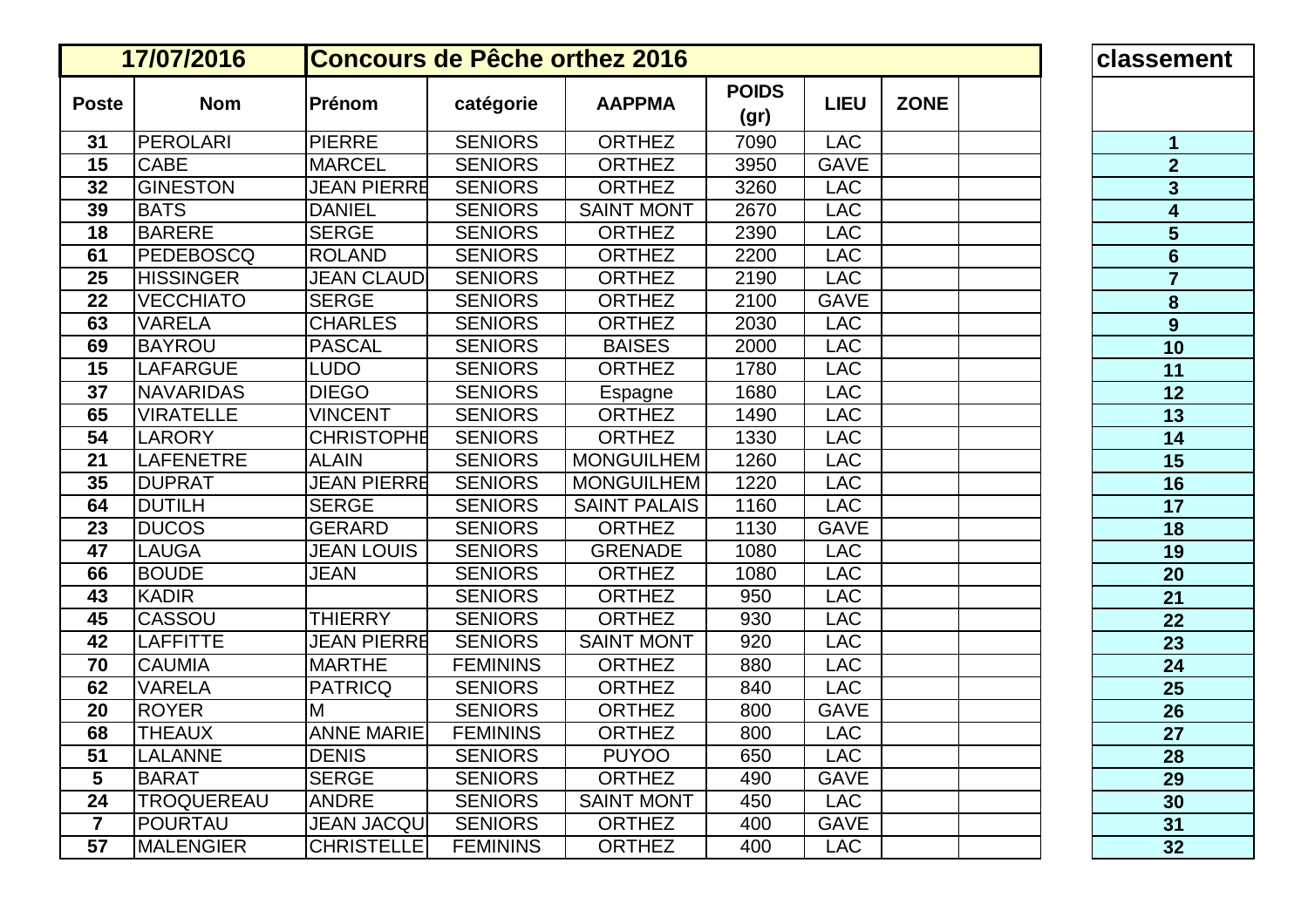|              | 17/07/2016         | <b>Concours de Pêche orthez 2016</b> | classen         |                      |                      |             |             |    |
|--------------|--------------------|--------------------------------------|-----------------|----------------------|----------------------|-------------|-------------|----|
| <b>Poste</b> | <b>Nom</b>         | Prénom                               | catégorie       | <b>AAPPMA</b>        | <b>POIDS</b><br>(gr) | <b>LIEU</b> | <b>ZONE</b> |    |
| 38           | <b>HERNANDEZ</b>   | <b>JOSE</b>                          | <b>SENIORS</b>  | <b>ORTHEZ</b>        | 270                  | <b>LAC</b>  |             | 33 |
| 16           | <b>DUVIGNAU</b>    | <b>ROBERT</b>                        | <b>SENIORS</b>  | <b>SAINT MONT</b>    | 250                  | <b>LAC</b>  |             | 34 |
| 46           | <b>MOUCHET</b>     | <b>JACQUES</b>                       | <b>SENIORS</b>  | <b>ORTHEZ</b>        | 240                  | <b>LAC</b>  |             | 35 |
| 50           | <b>CAPDEVILLE</b>  | <b>OIHAN</b>                         | <b>ENFANT</b>   | <b>ORTHEZ</b>        | 200                  | <b>LAC</b>  |             | 36 |
| 30           | <b>HERNANDEZ</b>   | <b>CORINNE</b>                       | <b>FEMININS</b> | <b>ORTHEZ</b>        | 180                  | <b>LAC</b>  |             | 37 |
| 4            | <b>DOMBLIDES</b>   | <b>GERARD</b>                        | <b>SENIORS</b>  | <b>ORTHEZ</b>        | 170                  | <b>GAVE</b> |             | 38 |
| 1            | <b>DOMBLIDES</b>   | <b>JEAN LUC</b>                      | <b>SENIORS</b>  | <b>ORTHEZ</b>        | 160                  | <b>GAVE</b> |             | 39 |
| 36           | <b>MOUMAS</b>      | <b>STEPHANE</b>                      | <b>SENIORS</b>  | <b>AMOU</b>          | 160                  | <b>LAC</b>  |             | 40 |
| 49           | <b>CAPDEVILLE</b>  | <b>PATRICE</b>                       | <b>SENIORS</b>  | <b>ORTHEZ</b>        | 150                  | <b>LAC</b>  |             | 41 |
| 29           | <b>DARRACQ</b>     | <b>CLAUDINE</b>                      | <b>FEMININS</b> | <b>AMOU</b>          | 140                  | <b>LAC</b>  |             | 42 |
| 22           | <b>LABRUFFE</b>    | <b>JEAN PAUL</b>                     | <b>SENIORS</b>  | <b>SAINT MONT</b>    | 135                  | <b>LAC</b>  |             | 43 |
| 53           | <b>PHILIPPE</b>    | <b>JEAN</b>                          | <b>SENIORS</b>  | <b>TENAY AUX RO</b>  | 132                  | <b>LAC</b>  |             | 44 |
| 23           | <b>SINISTERRA</b>  | <b>JACQUES</b>                       | <b>SENIORS</b>  | <b>PAU</b>           | 100                  | <b>LAC</b>  |             | 45 |
| 41           | <b>HARROSTEGUY</b> | <b>NATHALIE</b>                      | <b>FEMININS</b> | PEYREHORADE          | 100                  | <b>LAC</b>  |             | 46 |
| 40           | <b>HARROSTEGUY</b> | <b>ALAIN</b>                         | <b>SENIORS</b>  | <b>DRDES L'ABBAY</b> | 60                   | <b>LAC</b>  |             | 47 |
| 27           | <b>LAGIERE</b>     | <b>JEAN MARC</b>                     | <b>SENIORS</b>  | <b>ORTHEZ</b>        | 20                   | <b>GAVE</b> |             | 48 |
| 17           | <b>TOULOU</b>      | <b>NICOLAS</b>                       | <b>ENFANT</b>   | <b>PUYOO</b>         | $\overline{7}$       | <b>LAC</b>  |             | 49 |
| 11           | <b>DOS SANTOS</b>  | <b>ROBERT</b>                        | <b>SENIORS</b>  | <b>ORTHEZ</b>        | $\mathbf 0$          | <b>GAVE</b> |             | 50 |
| 24           | <b>DOMBLIDES</b>   | <b>ALAIN</b>                         | <b>SENIORS</b>  | <b>ORTHEZ</b>        | $\Omega$             | <b>GAVE</b> |             | 51 |
| 31           | <b>GALVEZ</b>      | <b>RAYMOND</b>                       | <b>SENIORS</b>  | <b>ORTHEZ</b>        | $\mathbf 0$          | <b>GAVE</b> |             | 52 |
| 32           | <b>LUTON</b>       | <b>DANIEL</b>                        | <b>SENIORS</b>  | <b>ORTHEZ</b>        | $\mathbf 0$          | <b>GAVE</b> |             | 53 |
| 33           | <b>LARQUIER</b>    | <b>NICOLAS</b>                       | <b>SENIORS</b>  | <b>ORTHEZ</b>        | $\mathbf 0$          | <b>GAVE</b> |             | 54 |
| 35           | <b>SANCHEZ</b>     | <b>HENRI</b>                         | <b>SENIORS</b>  | <b>ORTHEZ</b>        | $\mathbf 0$          | <b>GAVE</b> |             | 55 |
| 14           | <b>COASSIN</b>     | <b>ANDRE</b>                         | <b>SENIORS</b>  | <b>ORTHEZ</b>        | $\mathbf 0$          | <b>LAC</b>  |             | 56 |
| 28           | <b>CAILLARD</b>    | <b>MARIE SOLAI</b>                   | <b>FEMININS</b> | <b>ORTHEZ</b>        | 0                    | <b>LAC</b>  |             | 57 |
| 33           | <b>DEGIOANNI</b>   | <b>JEAN</b>                          | <b>SENIORS</b>  | <b>ORTHEZ</b>        | 0                    | <b>LAC</b>  |             | 58 |
| 34           | <b>BOCCALON</b>    | <b>SERGE</b>                         | <b>SENIORS</b>  | <b>ORTHEZ</b>        | $\Omega$             | LAC         |             | 59 |
| 52           | <b>CABE</b>        | <b>RAYMOND</b>                       | <b>SENIORS</b>  | <b>ORTHEZ</b>        | $\Omega$             | <b>LAC</b>  |             | 60 |
|              |                    |                                      |                 |                      |                      |             |             | 61 |
|              |                    |                                      |                 |                      |                      |             |             | 62 |
|              |                    |                                      |                 |                      |                      |             |             | 63 |
|              |                    |                                      |                 |                      |                      |             |             | 64 |